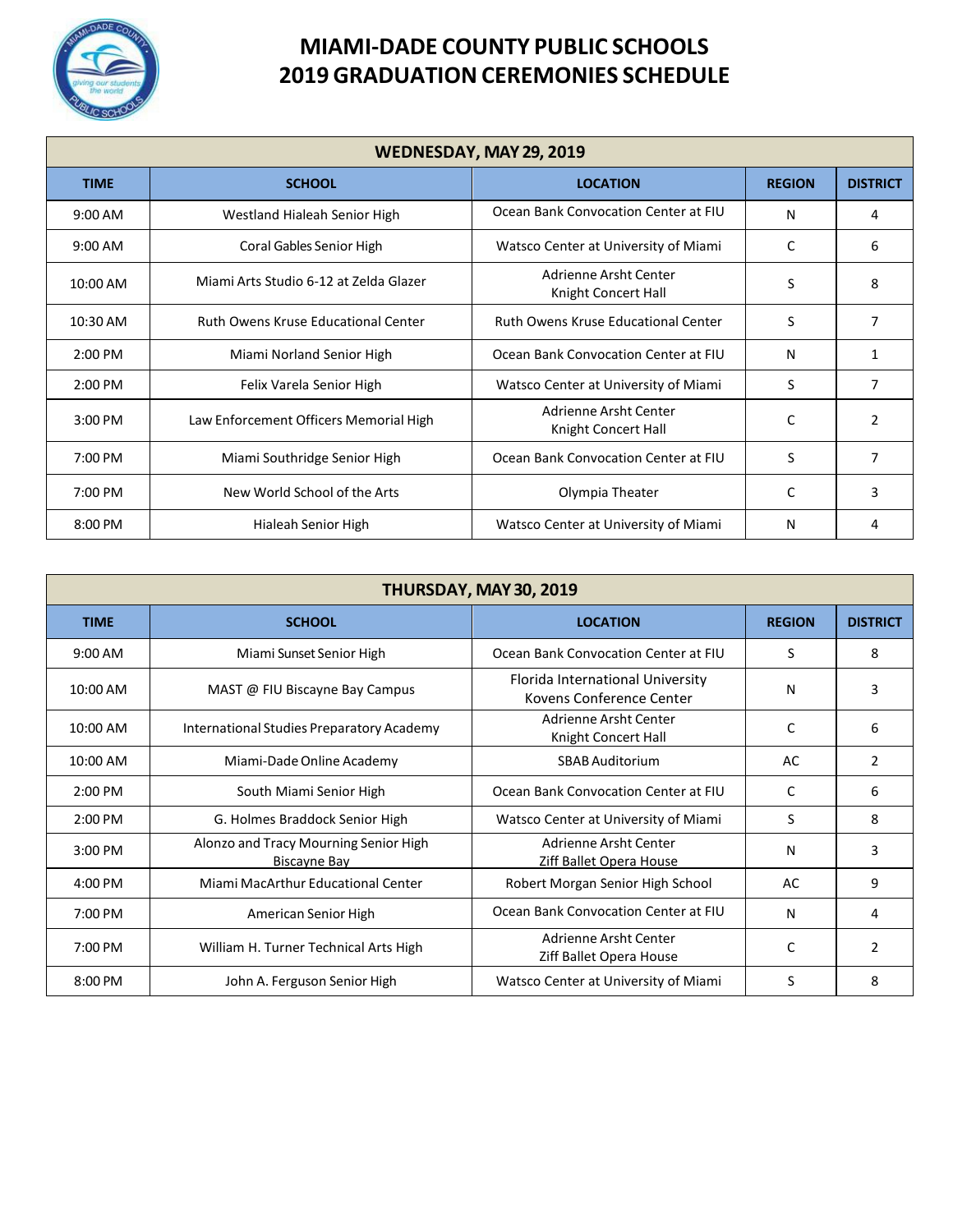

| <b>FRIDAY, MAY 31, 2019</b> |                                               |                                                  |               |                 |
|-----------------------------|-----------------------------------------------|--------------------------------------------------|---------------|-----------------|
| <b>TIME</b>                 | <b>SCHOOL</b>                                 | <b>LOCATION</b>                                  | <b>REGION</b> | <b>DISTRICT</b> |
| $9:00 \text{ AM}$           | <b>TERRA Environmental Research Institute</b> | Ocean Bank Convocation Center at FIU             | S             |                 |
| $9:00$ AM                   | Dr. Michael M. Krop Senior High               | Watsco Center at University of Miami             | N             | 3               |
| 10:00 AM                    | Miami Central Senior High                     | Adrienne Arsht Center<br>Ziff Ballet Opera House |               |                 |
| 10:00 AM                    | Neva King Cooper Educational Center           | Neva King Cooper Educational Center              | S             | 9               |
| $2:00$ PM                   | Miami Carol City Senior High                  | Ocean Bank Convocation Center at FIU             | Ν             |                 |
| $2:00$ PM                   | Miami Coral Park Senior High                  | Watsco Center at University of Miami             | C             | 8               |
| 3:00 PM                     | School for Advanced Studies                   | Adrienne Arsht Center<br>Ziff Ballet Opera House | S             | 2,3,5,7,9       |

| MONDAY, JUNE 3, 2019 |                                                   |                                                                    |               |                 |
|----------------------|---------------------------------------------------|--------------------------------------------------------------------|---------------|-----------------|
| <b>TIME</b>          | <b>SCHOOL</b>                                     | <b>LOCATION</b>                                                    | <b>REGION</b> | <b>DISTRICT</b> |
| 9:00 AM              | Miami Killian Senior High                         | Ocean Bank Convocation Center at FIU                               | S             | 7               |
| 9:00 AM              | Miami Beach Senior High                           | Watsco Center at University of Miami                               | N             | 3               |
| 10:00 AM             | Miami Edison Senior High                          | Adrienne Arsht Center<br>Knight Concert Hall                       | C             | $\mathfrak{p}$  |
| $2:00$ PM            | North Miami Beach Senior High                     | Ocean Bank Convocation Center at FIU                               | N             | 3               |
| 2:00 PM              | Miami Palmetto Senior High                        | Watsco Center at University of Miami                               | S             | 9               |
| 3:00 PM              | Maritime and Science Technology<br>(MAST) Academy | Adrienne Arsht Center<br>Knight Concert Hall                       | C             | 6               |
| 6:00 PM              | Young Men's Preparatory Academy                   | Miami Dade College North Campus<br>William and Joan Lehman Theater | $\mathsf{C}$  | $\overline{2}$  |
| 7:00 PM              | Homestead Senior High                             | Ocean Bank Convocation Center at FIU                               | S             | 9               |
| 7:00 PM              | Jose Marti MAST 6-12 Academy                      | Adrienne Arsht Center<br>Knight Concert Hall                       | N             | 4               |
| 8:00 PM              | Ronald W. Reagan/Doral Senior High                | Watsco Center at University of Miami                               | C             | 5               |

| TUESDAY, JUNE 4, 2019 |                                             |                                                                    |               |                 |
|-----------------------|---------------------------------------------|--------------------------------------------------------------------|---------------|-----------------|
| TIME                  | <b>SCHOOL</b>                               | <b>LOCATION</b>                                                    | <b>REGION</b> | <b>DISTRICT</b> |
| $9:00 \text{ AM}$     | Barbara Goleman Senior High                 | Ocean Bank Convocation Center at FIU                               | N             | 4               |
| $9:00 \text{ AM}$     | Coral Reef Senior High                      | Watsco Center at University of Miami                               | S             | 9               |
| 10:00 AM              | Young Women's Preparatory Academy           | Miami Dade College North Campus<br>William and Joan Lehman Theater | C             | 6               |
| 11:00 AM              | <b>Robert Renick Educational Center</b>     | <b>Robert Renick Educational Center</b>                            | Ν             | 1               |
| $2:00 \text{ PM}$     | Miami Springs Senior High                   | Ocean Bank Convocation Center at FIU                               | C             | 5               |
| $2:00 \text{ PM}$     | Southwest Miami Senior High                 | Watsco Center at University of Miami                               | S             | 6               |
| 7:00 PM               | Robert Morgan Senior High                   | Ocean Bank Convocation Center at FIU                               | S             | 7               |
| 7:30 PM               | iTech @ Thomas A. Edison Educational Center | Miami Dade College North Campus<br>William and Joan Lehman Theater | C             | $\mathcal{P}$   |
| $8:00 \text{ PM}$     | Hialeah Gardens Senior High                 | Watsco Center at University of Miami                               | N             | 4               |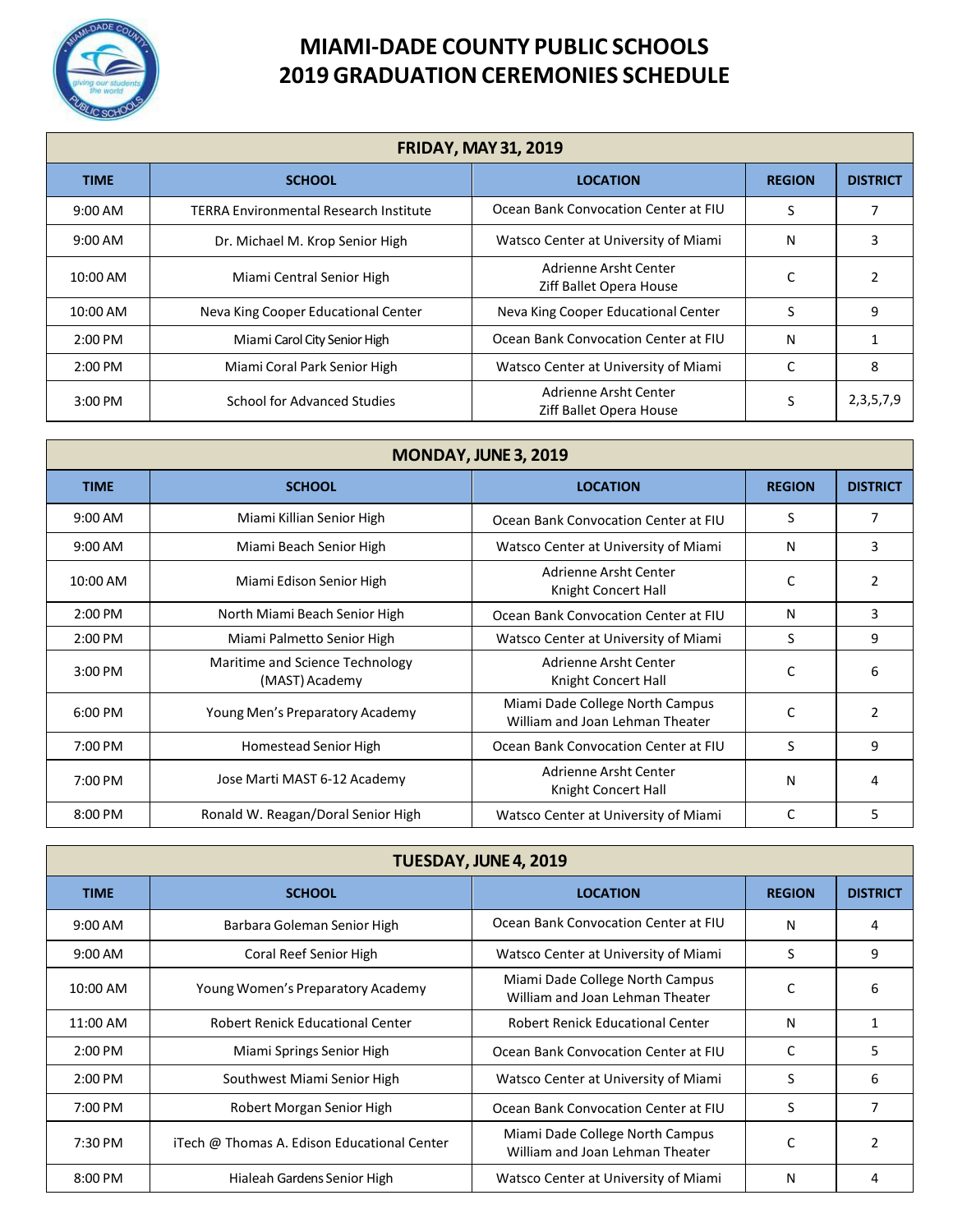

| <b>WEDNESDAY, JUNE 5, 2019</b> |                                                                  |                                                  |               |                 |
|--------------------------------|------------------------------------------------------------------|--------------------------------------------------|---------------|-----------------|
| <b>TIME</b>                    | <b>SCHOOL</b>                                                    | <b>LOCATION</b>                                  | <b>REGION</b> | <b>DISTRICT</b> |
| $9:00$ AM                      | Hialeah-Miami Lakes Senior High                                  | Ocean Bank Convocation Center at FIU             | N             | 4               |
| $9:00$ AM                      | Miami Senior High                                                | Watsco Center at University of Miami             | C             | 6               |
| 10:00 AM                       | Medical Academy for Science and Technology (MAST)<br>@ Homestead | South Miami-Dade Cultural Arts Center            | S             | 9               |
| 10:00 AM                       | <b>Brucie Ball Educational Center</b>                            | <b>Brucie Ball Educational Center</b>            | S             | 7               |
| 2:00 PM                        | Miami Lakes Educational Center                                   | Ocean Bank Convocation Center at FIU             | N             | 4               |
| 3:00 PM                        | Miami Northwestern Senior High                                   | Adrienne Arsht Center<br>Ziff Ballet Opera House | C             | $\overline{2}$  |
| $3:00$ PM                      | Arthur and Polly Mays Conservatory of the Arts                   | South Miami-Dade Cultural Arts Center            | S             | 9               |
| 7:00 PM                        | Miami Jackson Senior High                                        | Adrienne Arsht Center<br>Ziff Ballet Opera House | C             | $\mathfrak{p}$  |
| 7:30 PM                        | Cutler Bay Senior High                                           | South Miami-Dade Cultural Arts Center            | S             | 9               |

| THURSDAY, JUNE 6, 2019 |                                                                     |                                                       |               |                 |
|------------------------|---------------------------------------------------------------------|-------------------------------------------------------|---------------|-----------------|
| <b>TIME</b>            | <b>SCHOOL</b>                                                       | <b>LOCATION</b>                                       | <b>REGION</b> | <b>DISTRICT</b> |
| $9:00$ AM              | Jan Mann Educational Center                                         | ITECH @ Thomas A. Edison<br><b>Educational Center</b> | AC            | $\mathbf{1}$    |
| $9:00$ AM              | South Dade Senior High                                              | Watsco Center at University of Miami                  | S             | 9               |
| 10:00 AM               | Booker T. Washington Senior High                                    | Adrienne Arsht Center<br>Knight Concert Hall          | C             | 2               |
| $2:00$ PM              | North Miami Senior High                                             | Watsco Center at University of Miami                  | N             | $\mathbf{1}$    |
| $3:00$ PM              | Design and Architecture Senior High                                 | Adrienne Arsht Center<br>Knight Concert Hall          | C             | 2               |
| $3:00$ PM              | Biotech @ Richmond Heights 9-12 High School                         | South Miami-Dade Cultural Arts Center                 | S             | 9               |
| $5:00$ PM              | Dr. Marvin Dunn Academy for Community Education                     | ITECH @ Thomas A. Edison<br><b>Educational Center</b> | AC            | $\mathcal{P}$   |
| 7:30 PM                | iPreparatory Academy                                                | Adrienne Arsht Center<br>Knight Concert Hall          | C             | $\overline{2}$  |
| 7:30 PM                | Center For International Education:<br>A Cambridge Associate School | South Miami-Dade Cultural Arts Center                 | S             | 9               |